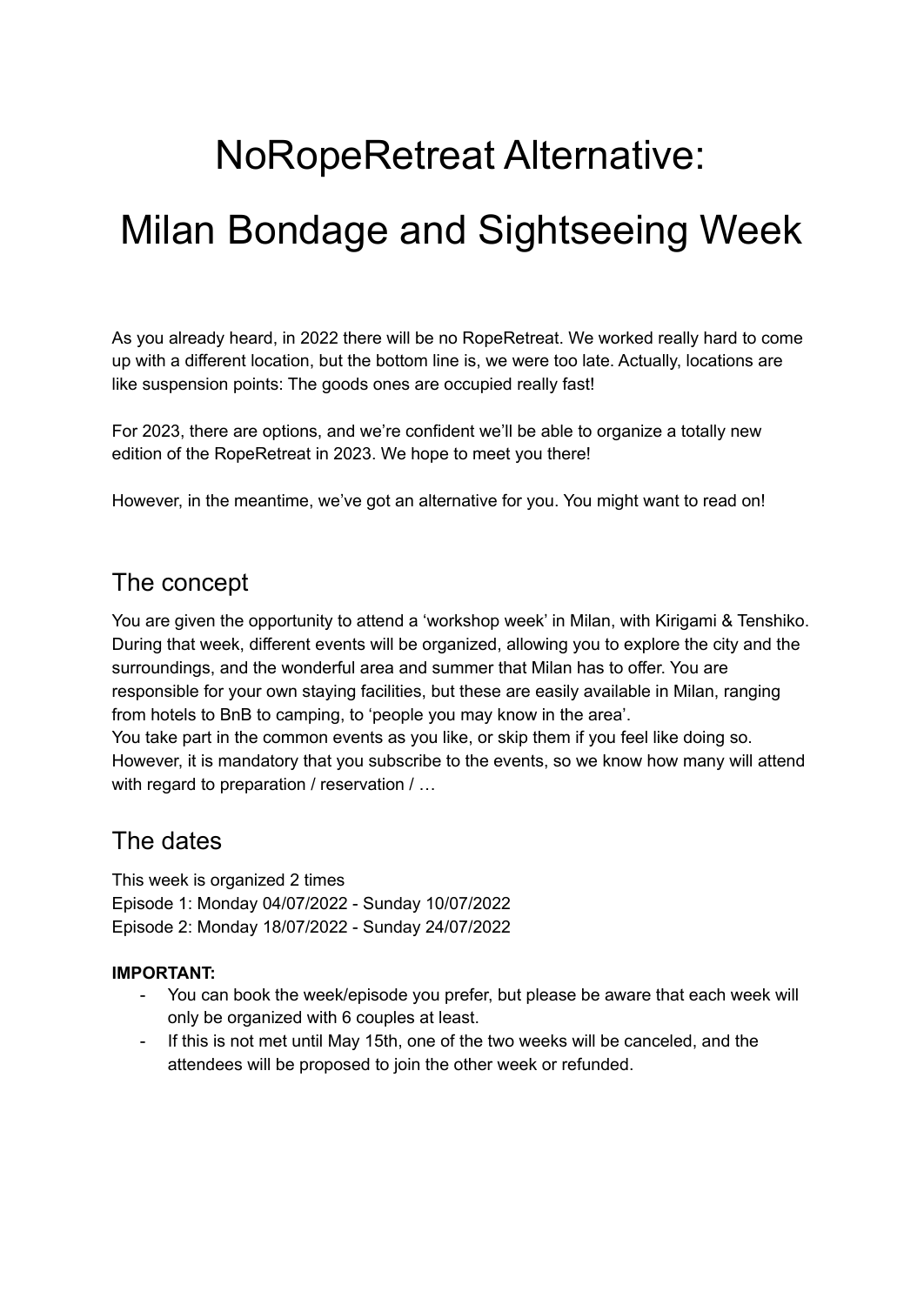## The schedule

| Monday    | 14h30         | Meeting at Yugen Studio                        | $\mathbf{1}$   |
|-----------|---------------|------------------------------------------------|----------------|
|           | 15h00 - 18h00 | Class / Workshop at Yugen Studio               | $\overline{2}$ |
|           | 20h00 - 23h00 | <b>Dinner</b>                                  | 3              |
| Tuesday   | 10h00 - 12h30 | Milan City Center walk                         | $\overline{4}$ |
|           | 12h30 - 14h00 | Lunch                                          | 5              |
|           | 15h00 - 18h00 | Class / Workshop at Yugen Studio               | $\overline{2}$ |
| Wednesday | 10h00 - 12h30 | Largo Antonio Greppi and surroundings          | 6              |
|           | 12h30 - 14h00 | Lunch at Corso Como                            | $\overline{7}$ |
|           | 15h00 - 18h00 | Class / Workshop at Yugen Studio               | $\overline{2}$ |
| Thursday  | 10h00 - 12h30 | Milan: Ancient City Center                     | 8              |
|           | 12h30 - 14h00 | Lunch at Porta Ticinese                        | 9              |
|           | 15h00 - 18h00 | Class / Workshop at Yugen Studio               | $\overline{2}$ |
|           | 20h00 - 21h30 | Food delivery at Yugen Studio                  | 10             |
|           | 22h00 - 0h00  | Performance Night / RopeJam for attendees only | 11             |
| Friday    | 15h00 - 18h00 | Class / Workshop at Yugen Studio               | $\overline{2}$ |
|           | 19h30 - 20h30 | Food delivery at Yugen Studio                  | 10             |
|           | 21h30 - 03h00 | Public RopeJam                                 | 12             |
| Saturday  | 13h00 - ???   | Visit Monza                                    | 13             |
| Sunday    | 10h00 - ???   | Visit Lake Como                                | 14             |

## How this works

For some events, there is a price. You pay for this week:

- The sum of the prices of the events you're attending. If you subscribe, we assume you'll be there. We cannot offer refunds on the spot, due to reservations already made.
- €15 per person as a membership fee to the Yugen Studio. This is mandatory for taking workshops (legal stuff).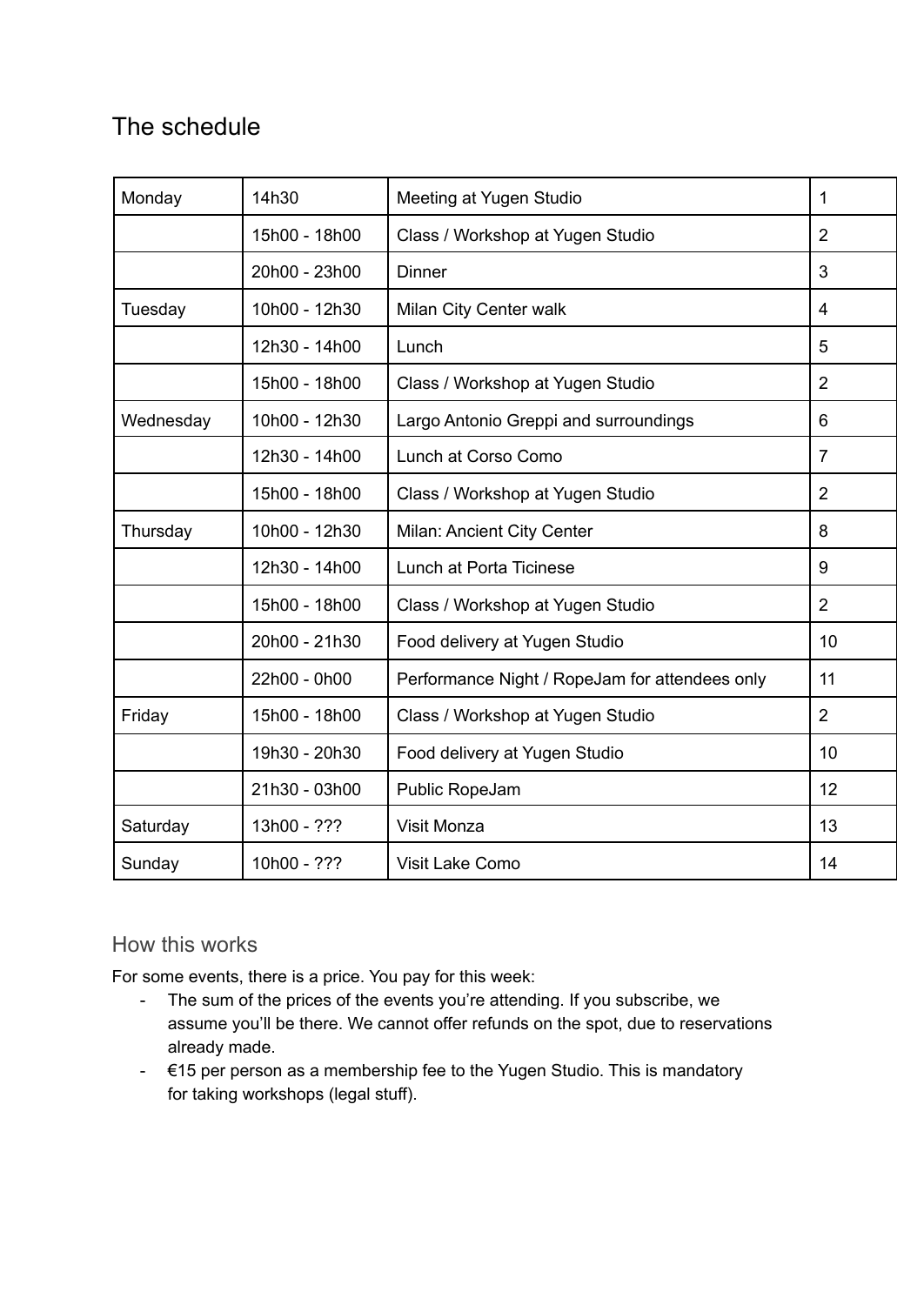### General remarks

- All locations and events are easily reachable by public transport (metro usually). Interesting week tickets are available.
- If you signed up for an event / meeting, make sure to be there, and be on time. Let us know if you cannot make it last minute, so the rest of the group doesn't have to wait for you :-)

#### The Events

#### **1: Meeting at Yugen Studio**

**Price:** free **Meeting point:** Yugen Studio **Description:** We meet at the Yugen studio, get familiar with the place and the other participants.

#### **2: Class / Workshop at Yugen Studio**

**Price:** €550 / couple

**Meeting point:** Yugen Studio

**Description:** In total, 15h of workshops are given to the participants.

The workshop will be focused on traditional kinbaku shapes, both challenging floorwork and variations on classical suspensions will be extensively addressed.

The takatekote will be demonstrated and overhauled during the first class.

The level of the workshop is 'intermediate'.

**Prerequisites** 

Solid TK – any style Smooth and safe suspension lines management

Confidence in suspension sessions

#### **IMPORTANT:**

- **- Tap water is freely available at the Yugen Studio. Other drinks you should bring yourself.**
- **- Beer and Wine will be available during the meals delivered to the studio**

#### **3: Dinner**

**Price:** €60 / couple **Meeting point:** Yugen Studio **Description:** Dinner in a restaurant near the Yugen studio, walking distance. (Pizza or similar). Food and drinks included.

**4: Milan City Centre walk Price:** free **Meeting point:** Piazza S. Babila (Metro Line 1 - San Babila)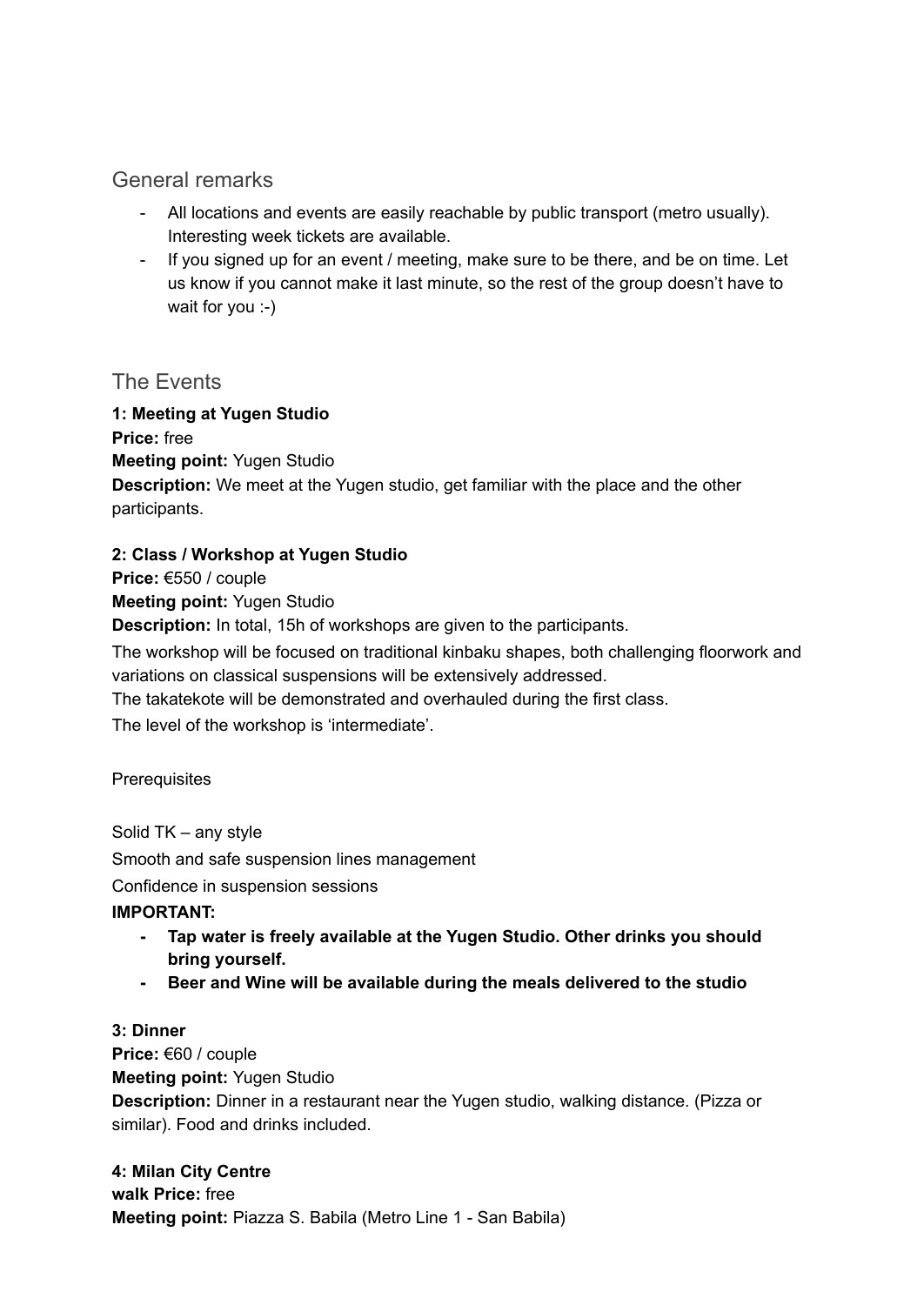**Description:** walk in the city centre (option to leave the group and visit Duomo or see an exhibition at royal palace, …) Options aplenty!

**5: Lunch Price:** €40 / couple **Meeting point:** Brera **Description:** Light lunch and drinks included.

**6: Largo Antonio Greppi and surroundings Price:** free **Meeting point: Largo Antonio Greppi (Metro line 2 – Lanza) Description:** walk in the Brera neighborhood and the new skyscrapers area (option to leave the group and visit Brera's Picture gallery, …) Options aplenty!

**7: Lunch at Eataly Price:** €50 / couple **Meeting point:** Corso Como **Description:** Light lunch and drinks included.

#### **8: Milan: Ancient City Centre**

**Price:** free **Meeting point:** Piazza della Conciliazione (Metro line 1 – Conciliazione) **Description:** walk in the ancient part of the city (option to leave the group and visit Leonardo's last supper, …) Options aplenty!

**9: Lunch Price:** €40 / couple **Meeting point:** Porta Ticinese **Description:** Light lunch and drinks included.

**10: Food delivery at Yugen Studio Price:** €40 / couple **Meeting point:** Yugen Studio **Description:** Food delivery - Drinks included.

#### **11: Performance Night / RopeJam for attendees only**

**Price:** free / included in the workshop price.

#### **Meeting point:** Yugen Studio

**Description:** A RopeJam, accessible only for workshop participants. You will also be given the opportunity to perform, in order to practice your performance skills in a safe space with a limited (and familiar) audience. You'll get feedback on your performance from the group so you can even further improve your skills. Please note that it is totally up to you if you want to do this or not. Please discuss beforehand if you are interested in doing such a performance.

#### **12: Open RopeJam evening**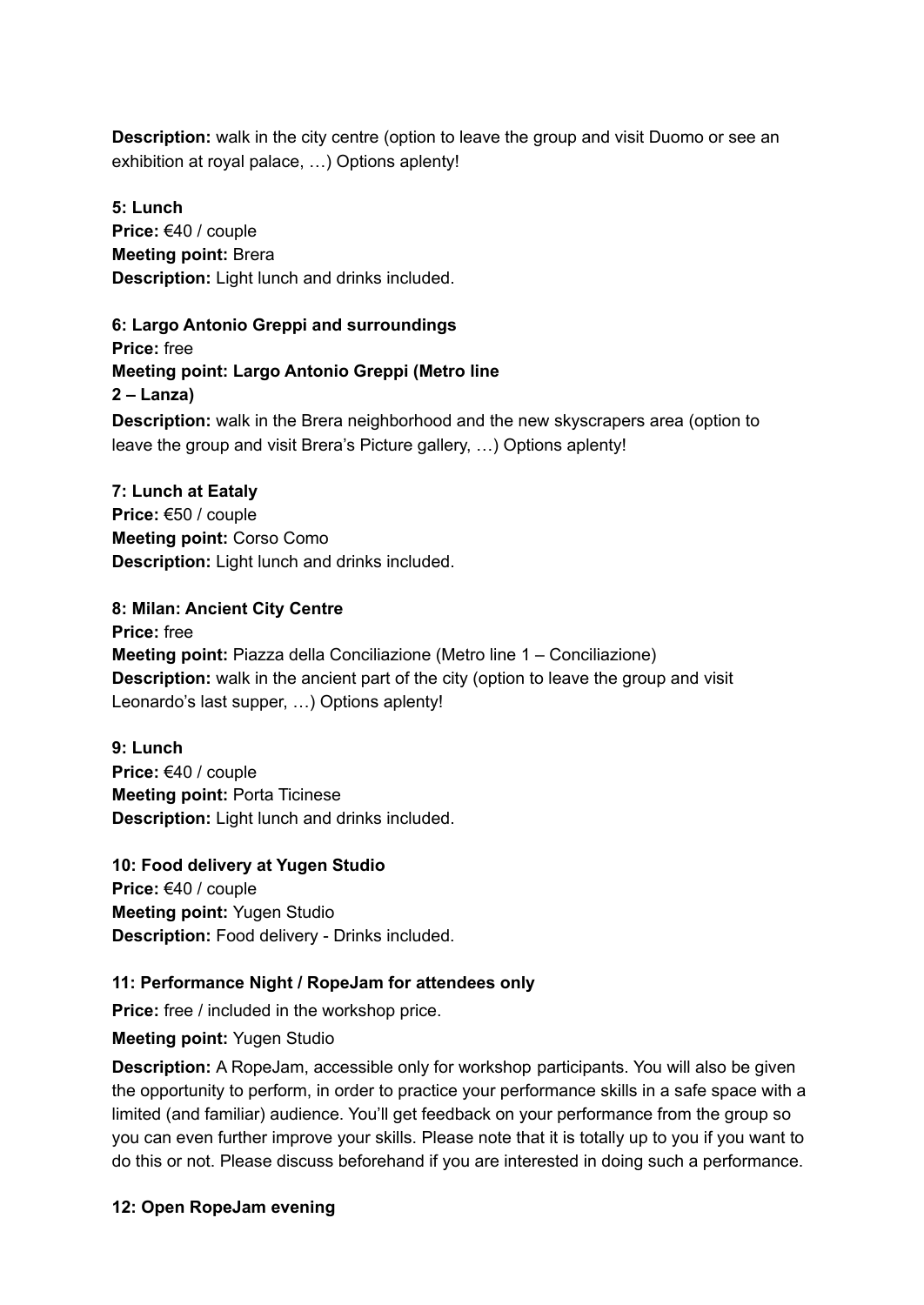**Price:** free / included in the workshop price.

**Meeting point:** Yugen Studio

**Description:** A RopeJam as you most probably know it, accessible for workshop participants and other (local) bondage enthusiasts who will pay a separate ticket.

**13: Visit Monza Price:** €240 - 290 / couple

price might vary depending on actual attendees number **Meeting point:** To be determined **Description:** A guided visit to Monza, including transportation, tickets for attractions, lunch,

dinner, … A fully organized day

**14: Visit Lake Como Price:** €300 - 350 / couple price might vary depending on actual attendees number

**Meeting point:** To be determined

**Description:** A guided visit to Lake Como, including transportation, tickets for attractions, lunch, dinner, … A fully organized day

### Example cost calculation

Example 1: The full deal.

You want to participate in all the organized activities, from Monday until Sunday as a duo.  $(green = We attend, red = we don't attend)$ 

| Monday    | 14h30         | Meeting at Yugen Studio                           |                | €0                      |
|-----------|---------------|---------------------------------------------------|----------------|-------------------------|
|           | 15h00 - 18h00 | Class / Workshop at Yugen Studio                  | $\overline{2}$ | €550                    |
|           | 20h00 - 23h00 | <b>Dinner</b>                                     | 3              | €60                     |
| Tuesday   | 10h00 - 12h30 | Milan City Centre walk                            | 4              | $\epsilon$ <sup>0</sup> |
|           | 12h30 - 14h00 | Lunch                                             | 5              | €40                     |
|           | 15h00 - 18h00 | Class / Workshop at Yugen Studio                  | $\overline{2}$ | €0                      |
| Wednesday | 10h00 - 12h30 | Largo Antonio Greppi and surroundings             | 6              | $\epsilon$ <sup>0</sup> |
|           | 12h30 - 14h00 | Lunch at Corso Como                               | $\overline{7}$ | €50                     |
|           | 15h00 - 18h00 | Class / Workshop at Yugen Studio                  | $\overline{2}$ | €0                      |
| Thursday  | 10h00 - 12h30 | <b>Milan: Ancient City Centre</b>                 | 8              | €0                      |
|           | 12h30 - 14h00 | <b>Lunch at Porta Ticinese</b>                    | 9              | €40                     |
|           | 15h00 - 18h00 | Class / Workshop at Yugen Studio                  | $\overline{2}$ | $\epsilon$ <sup>0</sup> |
|           | 20h00 - 21h30 | Food delivery at Yugen Studio                     | 10             | €40                     |
|           | 22h00 - 0h00  | Performance Night / RopeJam for attendees<br>only | 11             | €0                      |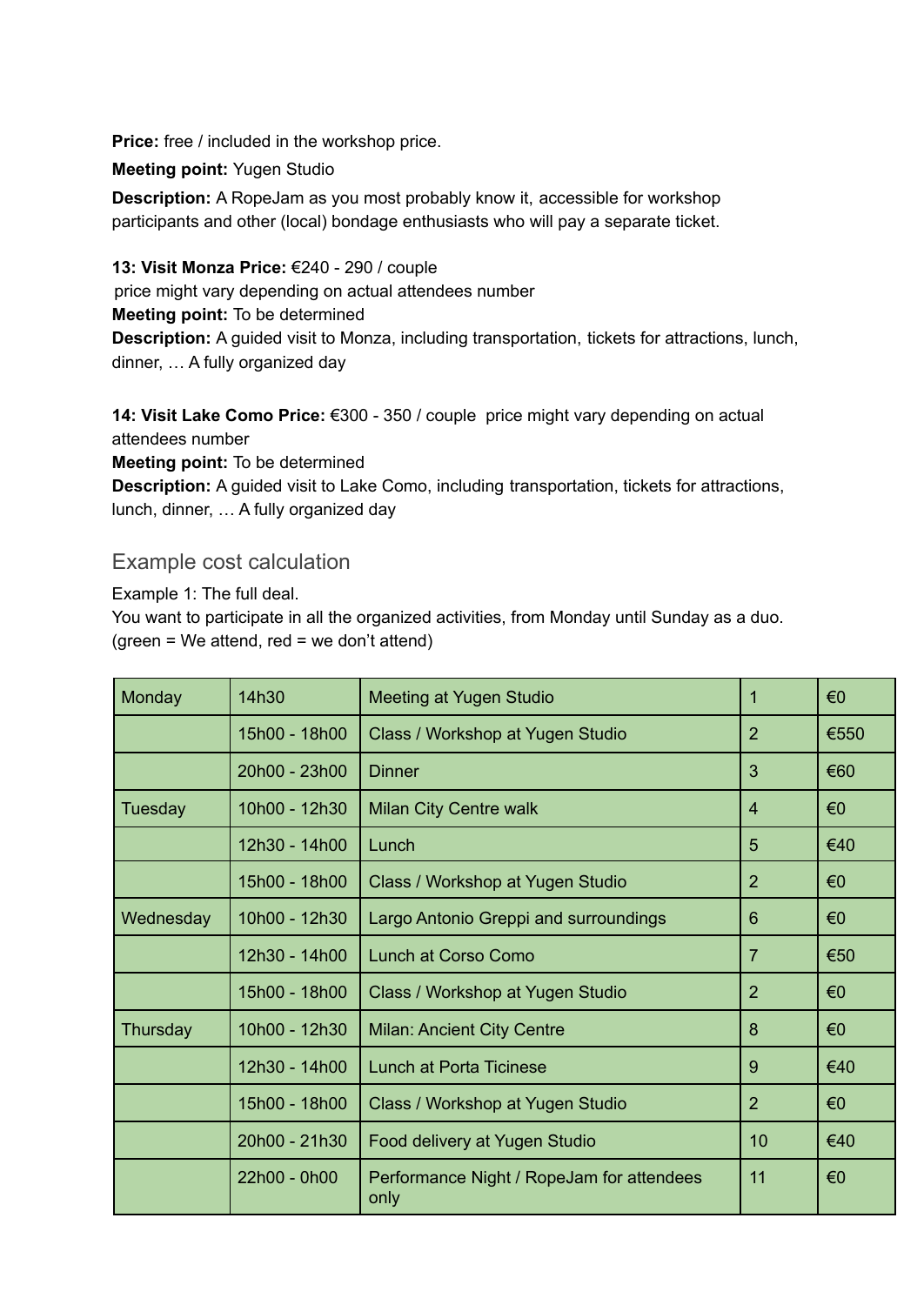| Friday   | 15h00 - 18h00 | Class / Workshop at Yugen Studio |    | $\epsilon$ <sup>0</sup> |
|----------|---------------|----------------------------------|----|-------------------------|
|          | 19h30 - 20h30 | Food delivery at Yugen Studio    | 10 | €40                     |
|          | 21h30 - 03h00 | <b>Public RopeJam</b>            | 12 | €0                      |
| Saturday | 13h00 - ???   | <b>Visit Monza</b>               | 13 | €240                    |
| Sunday   | $10h00 - ???$ | <b>Visit Lake Como</b>           | 14 | €300                    |

#### **Total: €1.360 per couple.**

Your staying facilities and meals that are not mentioned, are not included.

#### Example 2: A la carte

You want to participate in some of the organised activities, from Monday until Sunday as a duo, but you focus mostly on the workshop.

 $(green = We attend, red = we don't attend)$ 

| Monday    | 14h30         | <b>Meeting at Yugen Studio</b>                    | 1              | €0   |
|-----------|---------------|---------------------------------------------------|----------------|------|
|           | 15h00 - 18h00 | Class / Workshop at Yugen Studio                  | $\overline{2}$ | €550 |
|           | 20h00 - 23h00 | <b>Dinner</b>                                     | 3              | €60  |
| Tuesday   | 10h00 - 12h30 | <b>Milan City Centre walk</b>                     | $\overline{4}$ | €0   |
|           | 12h30 - 14h00 | Lunch                                             | 5              | €40  |
|           | 15h00 - 18h00 | Class / Workshop at Yugen Studio                  | $\overline{2}$ | €0   |
| Wednesday | 10h00 - 12h30 | Largo Antonio Greppi and surroundings             | 6              | €0   |
|           | 12h30 - 14h00 | <b>Lunch at Corso Como</b>                        | $\overline{7}$ | €50  |
|           | 15h00 - 18h00 | Class / Workshop at Yugen Studio                  | $\overline{2}$ | €0   |
| Thursday  | 10h00 - 12h30 | <b>Milan: Ancient City Centre</b>                 | 8              | €0   |
|           | 12h30 - 14h00 | <b>Lunch at Porta Ticinese</b>                    | 9              | €40  |
|           | 15h00 - 18h00 | Class / Workshop at Yugen Studio                  | $\overline{2}$ | €0   |
|           | 20h00 - 21h30 | Food delivery at Yugen Studio                     | 10             | €40  |
|           | 22h00 - 0h00  | Performance Night / RopeJam for attendees<br>only | 11             | €0   |
| Friday    | 15h00 - 18h00 | Class / Workshop at Yugen Studio                  | $\overline{2}$ | €0   |
|           | 19h30 - 20h30 | Food delivery at Yugen Studio                     | 10             | €40  |
|           | 21h30 - 03h00 | <b>Public RopeJam</b>                             | 12             | €0   |
| Saturday  | 13h00 - ???   | <b>Visit Monza</b>                                | 13             | €240 |